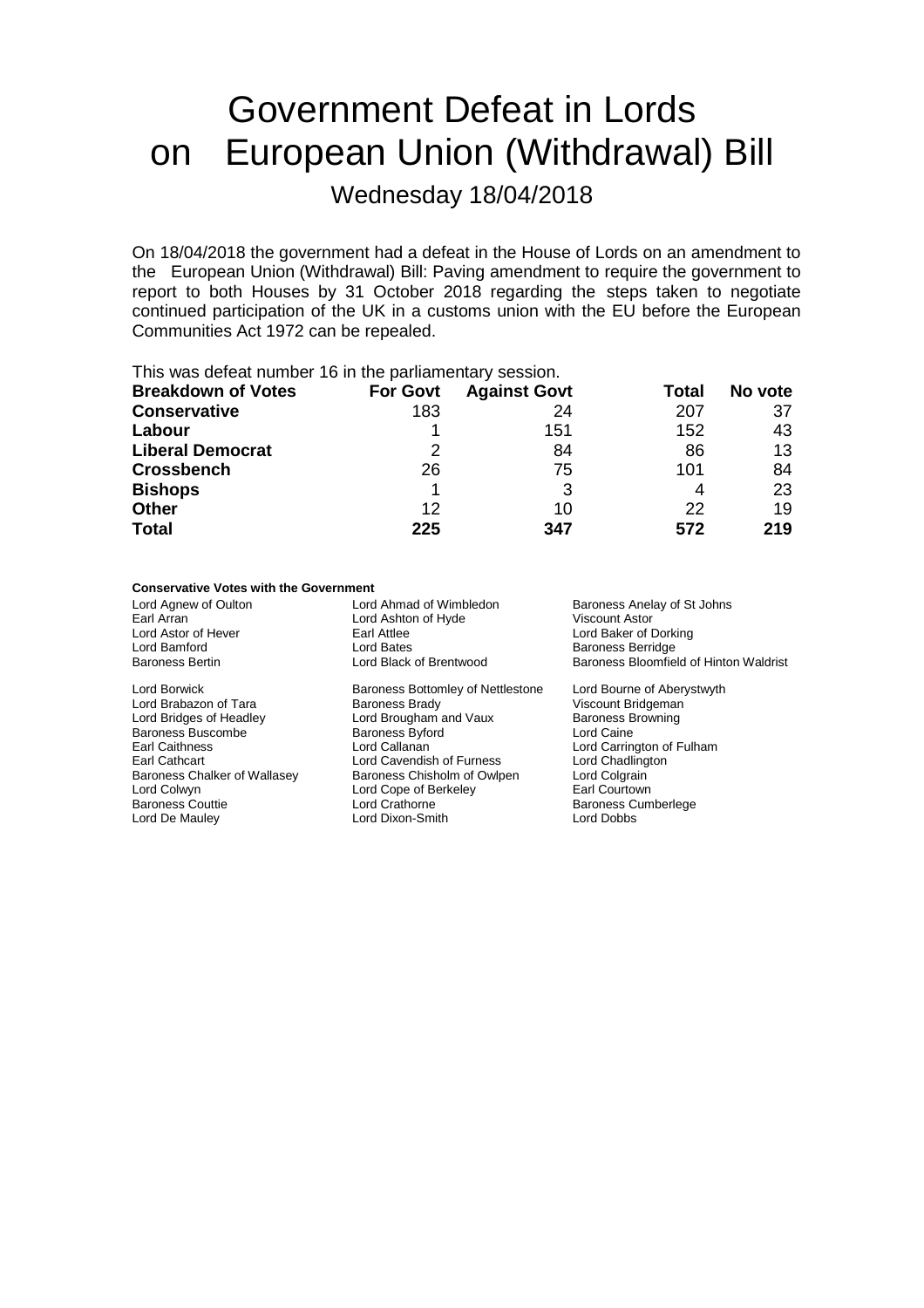Baroness Evans of Bowes Park Lord Fairfax<br>Lord Farmer Baroness Fairhead Lord Fellowes of West Stafford Lord Fink<br>Lord Flight Baroness Fookes Lord Framlingham Lord Fraser of Corriegarth<br>
Lord Freud<br>
Lord Gardiner of Kimble Lord Geddes **Lord Gilbert of Panteg Lord Gilbert of Panteg Lord Gilbert of Panteg Lord Gilbert** Baroness Hodgson of Abinger Lord Hodgson of Astley Abbotts<br>
Earl Home<br>
Baroness Hooper Lord Leigh of Hurley **Lord Lexden**<br>
Lord Lingfield **Lord Liverpool** Lord Mancroft **Baroness Manzoor**<br>
Lord Maude of Horsham **Baroness Manzoor** Lord Popat in the Lord Porter of Spalding<br>Lord Rana in the Baroness Redfern Baroness Shephard of Northwold Lord Sherbourne of Earl Shrewsbury Lord Skelmersdale Lord Wasserman Lord Wei<br>
Baroness Wilcox Baroness Williams of Trafford

Lord Duncan of Springbank Lord Dunlop Cord Baroness Eaton<br>
Baroness Eccles of Moulton Viscount Eccles Cord Elton Lord Elton Baroness Eccles of Moulton Viscount Eccles (Commercial Lord Elton Lord Elton Arian Commercial Viscount Eccles<br>
Lord Faroness Evans of Bowes Park (Commercial Commercial Commercial Commercial Commercial Commercial Commerci Lord Faulks **Lord Faulks**<br>
Lord Fink **Lord Finn**<br>
Baroness Finn Lord Flight **Example 2 Example Baroness Fookes** Lord Example Lord Forsyth of Drumlean<br>
Lord Framlingham
Lord Example Lord Freeman
Lord Freeman
Lord Fraser of Corriegarth
Lord Freeman
Lord Fraser of Corriegarth
Lord Freeman Lord Freud Theorem 2001 Lord Gardiner of Kimble **Baroness Gardner of Parkes**<br>
Lord Geddes **Archaeology Lord Gilbert of Panteg** Lord Glendonbrook Lord Gold Baroness Goldie Niscount Goschen<br>
Lord Grade of Yarmouth Lord Griffiths of Fforestfach Lord Hamilton of Epsom Lord Grade of Yarmouth Lord Griffiths of Fforestfach Lord Grade of Yarmouth Lord Griffiths of Fforestfach Lord Hamilton of Epsom<br>Baroness Hannam Baroness Harding of Winscombe Lord Harris of Peckham Baroness Hanham Baroness Harding of Winscombe Lord Harris c<br>Lord Hayward Baroness Helic Cord Henley Lord Hayward **Baroness Helic** Teach Cord Henley<br>
Baroness Hodgson of Abinger Lord Hodgson of Astley Abbotts Lord Holmes of Richmond Earl Home The Baroness Hooper Earl Howard of Lympne<br>
Lord Howard of Rising The Earl Howe Earl Howe Lord Howell of Guildford Lord Howard of Rising **Earl Howe Earl Howe Lord Howell of Guildford**<br>
Lord Hunt of Wirral **No. 2008** Lord James of Blackheath **Example System** Baroness Jenkin of Kenr Lord Hunt of Wirral **Lord Lord James of Blackheath** Baroness Jenkin of Kennington<br>
Lord Kennington<br>
Lord Kennington **Bridges**<br>
Lord Kennington Lord Keen of Elie **Lord King of Bridgwater** Cord Kirkham<br>
Lord Lamont of Lerwick **Lord Lang of Monkton** Lord Lawson of Blaby Lord Lang of Monkton Lord Lawson Lord Lawson Cord Lawson Cord Lawson Cord Lawson Cord Lawson Cord Lawson Cord Lawson Cord Lawson Cord Lawson Cord Lawson Cord Lawson Cord Lawson Cord Lawson Cord Lawson Cord Lawson Cord Laws Earl Liverpool<br>
Lord Mackay of Clashfern<br>
Lord Magan of Castle Lord Lucas Lord Mackay of Clashfern Lord Magan of Castletown Lord Maude of Horsham Lord McColl of Dulwich Lord McInnes of Kilwinning Baroness Mone<br>
Baroness Mone **Duke of Montrose** Baroness Morris of Bolton<br>
Lord Nasebv Lord Nash **Baroness Neville-Rolfe** Lord Naseby **Lord Nash** Baroness Neville-Rolfe<br>
Baroness Newlove Baroness Nicholson of Winterbourne Baroness Noakes Baroness Newlove **Baroness Newlove** Baroness Nicholson of Winterbourne Baroness Noakes<br>
Lord O'Shaughnessy Baroness O'Cathain Lord O'Shaughnessy Baroness O'Cathain Lord Palumbo<br>
Lord Palumbo<br>
Baroness Pidding Baroness Oppenheim-Barnes Lord Palumbo<br>
Lord Porter of Spalding<br>
Lord Porter of Spalding<br>
Lord Price Lord Rana Baroness Redfern **Constanting Lord Renfrew of Kaimsthorn**<br>
Viscount Ridley **Raname Constanting Constanting Constanting Constanting Constanting Constanting Constanting Const** Lord Risby **Lord Robathan**<br>
Lord Saatchi **Lord Sassoon** Lord Rotherwick Lord Saatchi Lord Sassoon Baroness Scott of Bybrook Baroness Seccombe<br>
Lord Selsitic Court Selborness Seccombe<br>
Lord Selsitic Lord Selsitic Lord Selsitic Lord Sheikh Lord Selkirk of Douglas Lord Selsdon Lord Sheikh<br>
Baroness Shephard of Northwold Lord Sherbourne of Didsbury Lord Shinkwin Earl Shrewsbury **Lord Skelmersdale** Lord Schrewsbury **Lord Skelmersdale** Lord Schrewsbury **Lord Skelmers Contract Lord Schrewsbury** Lord Spicer **Lord Skelmers Contract Lord Skelmers** Lord Sterling of Plaistow Lord Spicer **Contains Communist Contains Stedman-Scott** Lord Sterling of Plaistow<br>
Lord Strathclyde **Contains Communist Contains Contains Contains Contains Contains Contains Contains Contains Contains Contains Contains Con** Lord Strathclyde Baroness Stroud Baroness Sugg Lord Suri Lord Swinfen Lord Taylor of Holbeach Lord Tebbit Lord Tefgarne Communication Correspondence Correspondence Correspondence Correspondence Correspondence Correspondence Correspondence Correspondence Correspondence Correspondence Correspondence Correspondence Co Lord True **Communist Communist Communist Communist Communist Communist Communist Communist Communist Communist Communist Communist Communist Communist Communist Communist Communist Communist Communist Communist Communist C** Baroness Vere of Norbiton Lord Vinson Lord Wakeham Baroness Wilcox **Baroness Williams of Trafford** Lord Wolfson of Aspley Guise<br>Baroness Wyld Lord Young of Cookham Viscount Younger of Leckie Lord Young of Cookham

## **Conservative Votes against the Government**

Lord Deben **Lord Green of Hurstpierpoint** Viscount Hailsham<br>
Lord Heseltine **Lord Lord Horam** Lord Horam Lord Inglewood Lord Kirkhope of Harrogate Lord Lansley Corpor-State Baroness McGregor-S<br>
Baroness McIntosh of Pickering Lord Northbrook Lord Patten of Barnes Baroness McIntosh of Pickering Lord Northbrook Lord Patten of Baroness McIntosh of Pickering Lord Northbrook Lord Transman Lord Patten of Barness Verma Lord Prior of Brampton Lord Tugendhat Lord Tugendhat Baroness Ve<br>
Duke of Wellington Baroness Wheatcroft Lord Willetts

Baroness Altmann **Exercise Set Arror Containers Alternative Containers** Lord Balfe<br>
Lord Bowness **Containers Lord Corporant Containers** Lord Corporant Lord Corporant Lord Corporant Lord Corporant Lord Cooper of Windrush Lord Horam **Lord Horam Lord Horam Lord Inglewood**<br> **Lord Lansley Communist Communist Communist Communist Communist Communist Communist Communist Communist Communist Communist Communist Communist Communist Communist Communi** Baroness Wheatcroft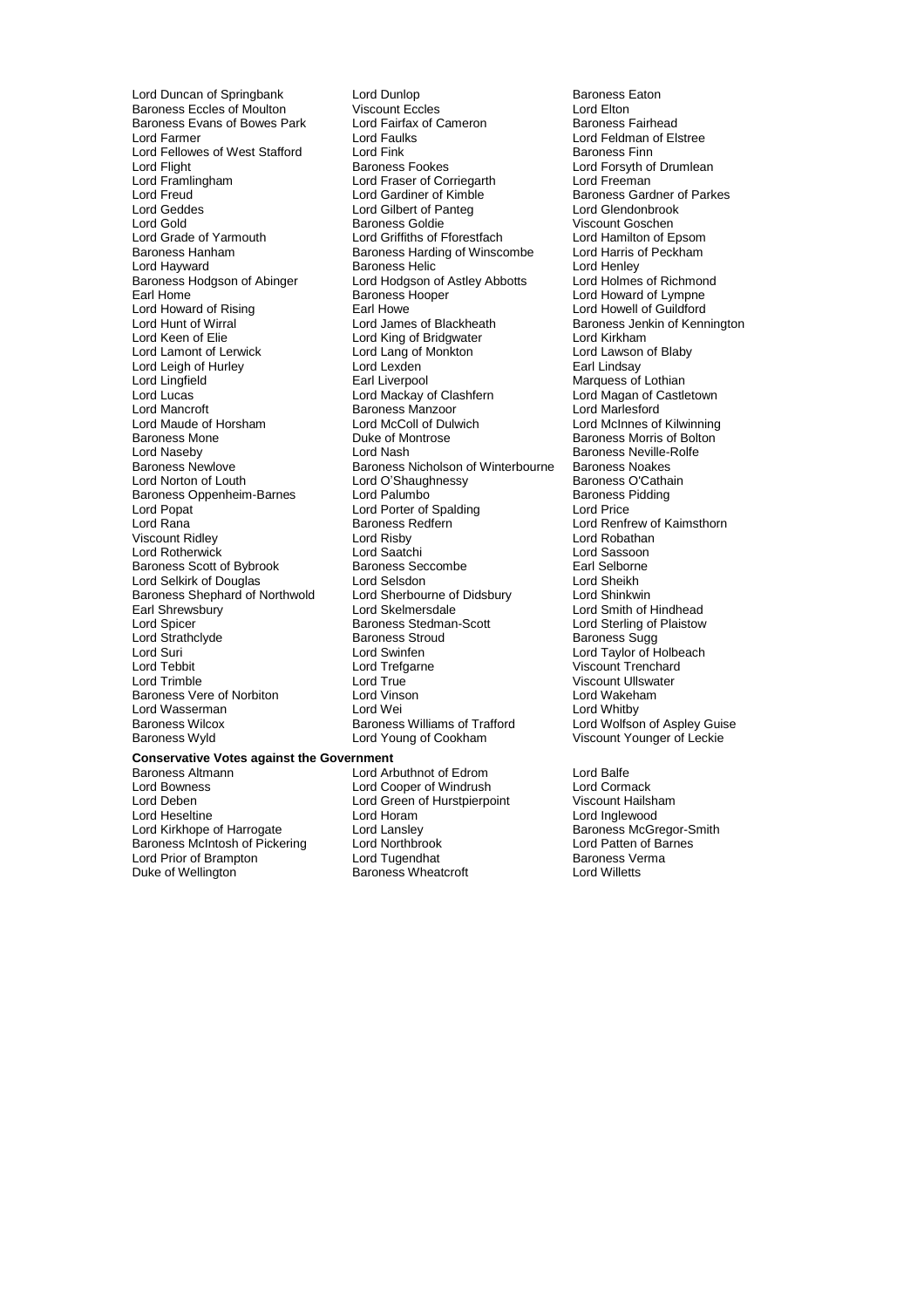#### **Labour Votes with the Government** Baroness Mallalieu

#### **Labour Votes against the Government**<br>Baroness Adams of Craigialaa Lord Adopis

Baroness Adams of Craigielea Lord Adonis Lord Allen of Kensington<br>
Lord Alli Baroness Andrews<br>
Lord Anderson of Swansea Baroness Andrews Baroness Armstrong of Hill Top Lord Bach Bach Baroness Bakewell Baroness Bakewell Baroness Bakewell Baroness Bak<br>
Lord Baroness Armstrong Lord Beecham Baroness Bakewell Baroness Bakewell Baroness Bakewell Baroness Bakewell Lord Bassam of Brighton Lord Beecham Lord Berkeley<br>Baroness Billingham Baroness Blackstone Lord Blunkett Baroness Billingham Baroness Blackstone Lord Blunkett Lord Boateng The Lord Bradley Cord Branch Lord Bragg<br>
Lord Brooke of Alverthorpe Lord Brookman Cord Brookman Lord Browne of Ladyton Lord Brooke of Alverthorpe Lord Brookman Lord Brookness Lord Browne of Lord Browne of Lord Cashman Lord Cashman Lord Campbell-Savours Lord Carter of Coles Lord Cashman Baroness Chakrabarti **Viscount Chandos** Chandos Lord Christopher<br>
Lord Clark of Windermere Lord Clarke of Hampstead Lord Collins of Highbury Lord Clark of Windermere Lord Clarke of Hampstead<br>
Baroness Corston<br>
Baroness Crawley Lord Darling of Roulanish Baroness Donaghy Baroness I Baroness I<br>Lord Drayson Lord Dubs Baroness Donaghy Baroness I Lord Drayson **Lord Dubs**<br>
Lord Evans of Watford **Lord Election** Lord Falconer of Thoroton Lord Foulkes of Cumnock<br>
Baroness Golding<br>
Lord Goldsmith Baroness Golding 

Baroness Goudie 

Lord Gordon Coldsmith

Lord Grantchester

Lord Coldse Coudie

Lord Grantchester

Lord Coldse Coudie

Lord Grantchester

Lord Grantchester

Lord Grantchester Baroness Goudie **Lord Grantchester Lord Grantchester** Lord Griffiths of Burry Port<br>
Lord Haringev<br>
Lord Haringev<br>
Lord Haringev Lord Hain Viscount Hanworth Lord Harris of Haringey Lord Haskel Lord Haughey Lord Haworth Baroness Hayter of Kentish Town Baroness Healy of Primrose Hill Baroness Henig<br>Baroness Hilton of Eggardon Lord Hollick Baroness Hollis of Heigham Baroness Hilton of Eggardon Lord Hollick Baroness Hollis of Heigham Lord Hutton of Furness<br>
Lord Hutton of Furness<br>
Lord Hutton of Furness Lord Hughes of Woodside Lord Hunt of Kings Heath Lord Hutton Lord Hutton Lord Hutton Cord Futton Cord Jones<br>
Lord Irvine of Lairg Baroness Jay of Paddington Lord Jones Baroness Jones of Whitchurch Baroness Jowell Lord Judd<br>
Baroness Kennedy of Cradley Baroness Kennedy of The Shaws Lord Kennedy of Southwark Baroness Kennedy of Cradley Baroness Kennedy of The Shaws Lord Kennedy<br>Baroness Kingsmill Baroness Kinnock of Holyhead Lord Kinnock Baroness Kingsmill Baroness Kinnock of Holyhead<br>
Lord Kirkhill Baroness Kinnock of Holyhead<br>
Lord Knight of Weymouth Lord Kirkhill Lord Kirght of Weymouth Baroness Lawrence of Clarendon<br>
Lord Lawrence of Clarendon<br>
Lord Lea of Crondall
Lord Lord Lea Commence of Clarendon Lord Layard Lord Lea of Crondall<br>
Lord Lennie Lord Levy Lord Liddle Lord Lipsey Lord Lipsey Cord Lines Baroness Lister of Burtersett<br>
Lord Livermore Lord Mackenzie of Culkein Lord Mandelson Baroness Massey of Darwen Lord McAvoy<br>
Baroness McIntosh of Hudnall Lord McKenzie of Luton Lord Monks Baroness McIntosh of Hudnall Lord McKenzie of Luton Lord Monks Lord Moonie **Baroness Morgan of Huyton**<br>Lord Morris of Handsworth **Baroness Morris of Yardley** Lord Morris of Aberavon Lord Murphy of Torfaen Lord O'Neill of Clackn<br>
Lord Patel of Bradford Baroness Pitkeathley Lord Ponsonby of Shulbrede Lord Prescott Lord Baroness Prosent Baroness Property Reserved Lord Radice Baroness Prosser Lord Puttnam Lord Radice Baroness Ramsay of Cartvale Lord Rea Lord Robertson of Port Ellen Baroness Re<br>
Lord Reid of Cardowan Lord Robertson of Port Ellen Lord Rooker Lord Reid of Cardowan Lord Robertson of Port Ellen Lord Rooker Lord Rosser **Baroness Royall of Blaisdon**<br>Baroness Sherlock **Baroness Royall Samuel Samuel Sawyer** Baroness Smith of Basildon<br>
Lord Stevenson of Balmacara<br>
Lord Stone of Blackheath Baroness Taylor of Bolton Baroness Thornton Baroness Thornton Lord Triesman Lord Touhig **Communication Communication**<br>
Lord Turnberg **Communication Communication**<br>
Lord Turnberg **Communication Communication**<br>
Baroness Warwick of Undercliffe Lord Watson of Invergowrie Lord Turnberg Faroness Warwick of Undercliffe<br>
Lord Watts Corpus Baroness Wheeler Lord Watts **Construction Baroness Wheeler** Baroness Wheeler **Baroness Whitaker**<br>
Lord Whitty **Construction Baroness Wheeler Baroness Whitaker**<br>
Lord Whitty **Construction Baroness Wheeler Construction Baroness Whitaker** Lord Young of Norwood Green

Lord Anderson of Swansea **Baroness Andrews**<br>
Lord Bach **Baroness** Bakewell Baroness Crawley **Communist Crawley Lord Cunningham of Felling**<br>Baroness Donaghy **Baroness Drake** Lord Falconer of Thoroton Lord Faulkner of Worcester<br>
Raroness Gale Lord Giddens Baroness Jay of Paddington Lord Jones<br>Baroness Jowell Lord Judd Lord MacKenzie of Culkein Lord Mandelson<br>Lord McAvov Culkein Baroness McDonagh Lord Morris of Yardley Faroness Morris of Yardley Faroness Morris of Yardley Rose Cord Morris of Lord Parekh Baroness Pitkeathley<br>
Lord Prescott<br>
Lord Prescott<br>
Lord Prescott Viscount Simon Baroness Smith of Gilmorehill<br>
Lord Snape Baroness Smith of Gilmorehill<br>
Lord Soley

Baroness Liddell of Coatdyke Lord Stone of Blackheath Baroness Symons of Vernham Dean<br>Baroness Thornton Baroness Symons of Vernham Dean Lord Woolmer of Leeds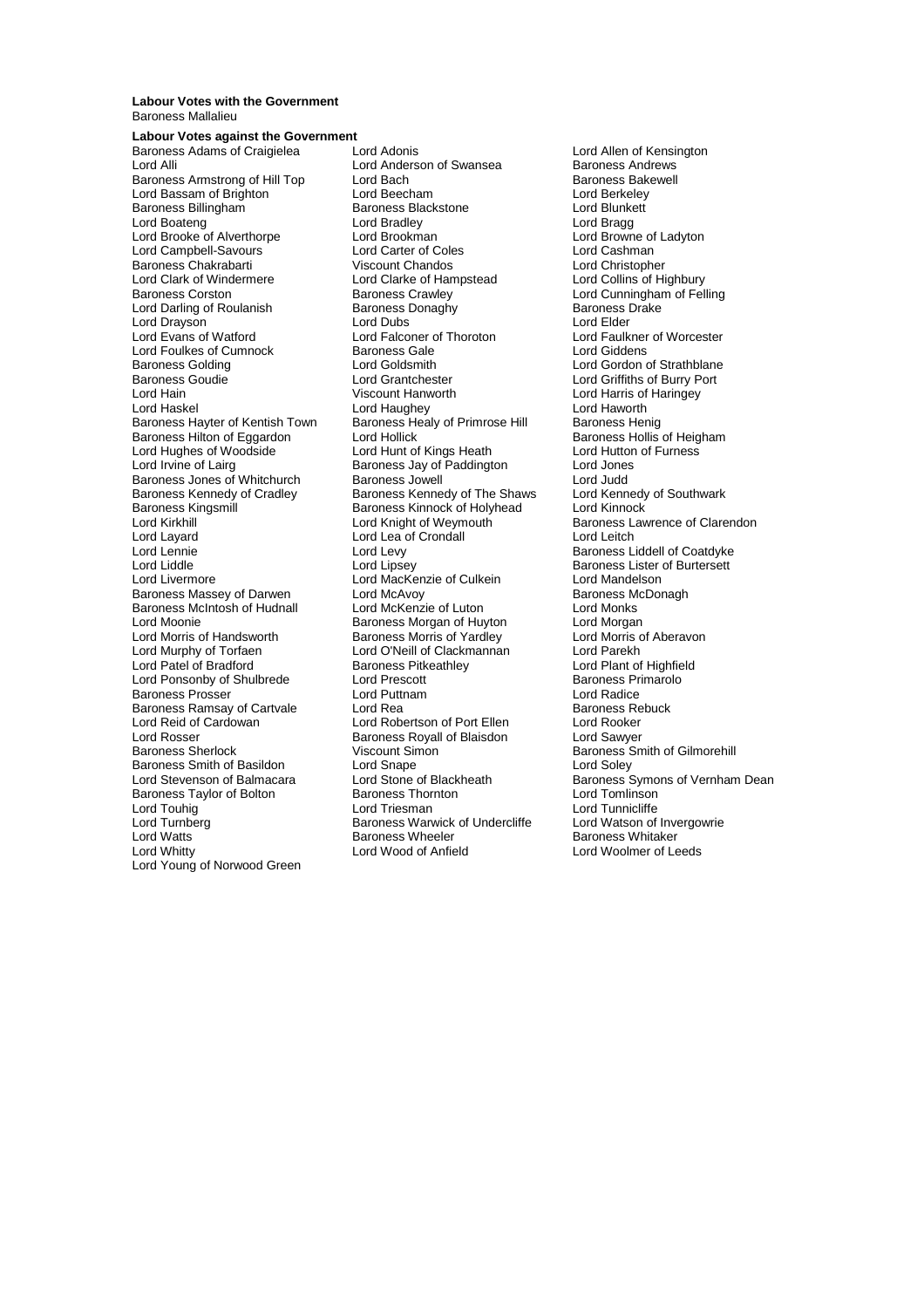**Liberal Democrat Votes with the Government** Baroness Falkner of Margravine

**Liberal Democrat Votes against the Government**

Baroness Bakewell of Hardington Mandeville **Baroness Barker Lord Beith** Baroness Barker Lord Beith

Lord Chidgey Lord Clement-Jones Lord Cotter Baroness Kramer Lord Lee of Trafford<br>Lord Macdonald of River Glaven Baroness Maddock Lord McNally **Baroness Miller of Chilthorne Domer**<br>Baroness Northover **Baroness Lord Paddick** Baroness Randerson **Lord Razzall**<br> **Lord Rennard** Lord Roberts of Llandudno Baroness Scott of Needham Market Lord Sharkey<br>Lord Shipley Lord Shutt of Greetland Lord Storey Lord Strasburger<br>
Baroness Suttie<br>
Lord Teverson

Baroness Benjamin Baroness Bonham-Carter of Yarnbury Baroness Bowles of Berkhamsted<br>Lord Bradshaw Baroness Brinton Lord Bruce of Bennachie Lord Bradshaw **Baroness Brinton Lord Bruce of Bennachie**<br>
Lord Burnett **Baroness Burt of Solihull** Lord Campbell of Pittenw Lord Burnett **Baroness Burt of Solihull** Lord Campbell of Pittenweem<br>
Lord Chidgey **Collect Lord Clement-Jones** Lord Cotter Lord Dholakia **Baroness Doocey** Baroness Peatherstone<br>
Lord Foster of Bath **Baroness Carden Containst Containers** Baroness Garden of Fro Lord Foster of Bath **Lord Fox** Lord Fox **Baroness Garden of Frognal**<br>
Example and Garman Earl Glasgow **Baroness Contract Contract Contract Contract Contract Contract Contract Contract Contract Contract Contract Contract Co** Lord German Earl Glasgow Lord Goddard of Stockport Baroness Hamwee Baroness Harris of Richmond<br>Baroness Hussein-Ece Baroness Janke Baroness Humphreys **Baroness Hussein-Ece** Baroness Janke<br>Baroness Jolly **Baroness Hussein-Ece** Baroness Janke Baroness Jolly **Lord Jones of Cheltenham Lord Kirkwood of Algebra Lord Lee of Trafford Baroness Ludford** Lord Macdonald of River Glaven Baroness Maddock Lord Marks of Henley-on-Thames<br>Lord McNally Lord Mewby Lord Paddick Lord Palmer of Childs Hill<br>Baroness Pinnock Lord Purvis of Tweed Baroness Parminter **Baroness Pinnock** Lord Purvis of Type Theorem Baroness Pinnock Lord Purvis of Type Baroness Pinnock Lord Redesdale Lord Roberts of Llandudno<br>
Lord Sharkey<br>
Baroness Sheehan<br>
Baroness Sheehan Lord Shipley Lord Shutt of Greetland Baroness Smith of Newnham<br>
Lord Steel of Aikwood Lord Stephen Lord Stephen<br>
Lord Stoneham of Droxford Lord Steel of Aikwood Lord Stephen Lord Stoneham of Droxford Lord Teverson Lord Thomas of Gresford<br>
Viscount Thurso Lord Tope<br>
Lord Tope Baroness Thomas of Winchester Viscount Thurso Correspondent Lord Tope<br>
Lord Tyler Correspondent Baroness Tyler of Enfield Lord Veriee Lord Tyler Cord Tyler Cord Verjee<br>
Lord Wallace of Saltaire Lord Wallace of Tankerness<br>
Lord Wallace of Tankerness<br>
Baroness Walmslev Lord Wallace of Saltaire Lord Wallace of Tankerness Baroness Walmsley<br>Lord Watson of Richmond Lord Willis of Knaresborough Lord Wrigglesworth Lord Willis of Knaresborough

Lord Allan of Hallam<br>Baroness Barker

### **Crossbench Votes with the Government**

Viscount Craigavon Lord Cromwell<br>
Baroness Deech<br>
Lord Fellowes Lord Greenway **Earl Hay of Kinnoull**<br>
Lord Kakkar **Earl Howele Lord Kilclooney** Lord Walker of Aldringham

## **Crossbench Votes against the Government**

Lord Armstrong of Ilminster Lord Best Lord Birt<br>
Lord Bilimoria by Lord Birt Baroness Boothroyd<br>
Lord Butler of Brockwell<br>
Baroness Butler-Sloss Baroness D'Souza Lord Elystan-Morgan Viscount Falkland

Lord Bew Lord Brown of Eaton-under-Heywood Lord Burns Lord Chartres **Lord Craig of Radley**<br>
Lord Cromwell **Lord Dannatt** Baroness Deech **Lord Fellowes** Lord Creen of Deddington<br>
Lord Greenway **Lord Creenway** Earl Hay of Kinnoull Lord Lord Hogan-Howe Lord Kakkar Lord Kilclooney Lord King of Lothbury Earl Lytton Lord Mawson Lord Powell of Bayswater Lord Thurlow Lord Trevethin and Oaksey<br>
Lord Wilson of Tillyorn

Lord Aberdare Lord Adebowale Lord Alton of Liverpool Lord Birt **Lord Bilimoria Lord Blair of Boughton**<br>
Lord Brove Lord Broers Lord Butler of Brockwell **Baroness Butler-Sloss** Lord Cameron of Dillington<br>
Lord Carlile of Berriew **Earl Clancarty** Earl Clancarty Viscount Colville of Culross Earl Clancarty **Carlise Carlise Carlise Colville Carlies Colville Collection**<br>
Lord Crisp<br>
Lord Dear Baroness Coussins Lord Crisp Lord Dear Lord Grabiner **Baroness Greengross** Baroness Greengross Baroness Grey-Thompson<br>
Lord Hannay of Chiswick **Baroness Creengross** Baroness Grey-Thompson Lord Hannay of Chiswick Lord Harries of Pentregarth Lord Haskins Lord Hennessy of Nympsfield